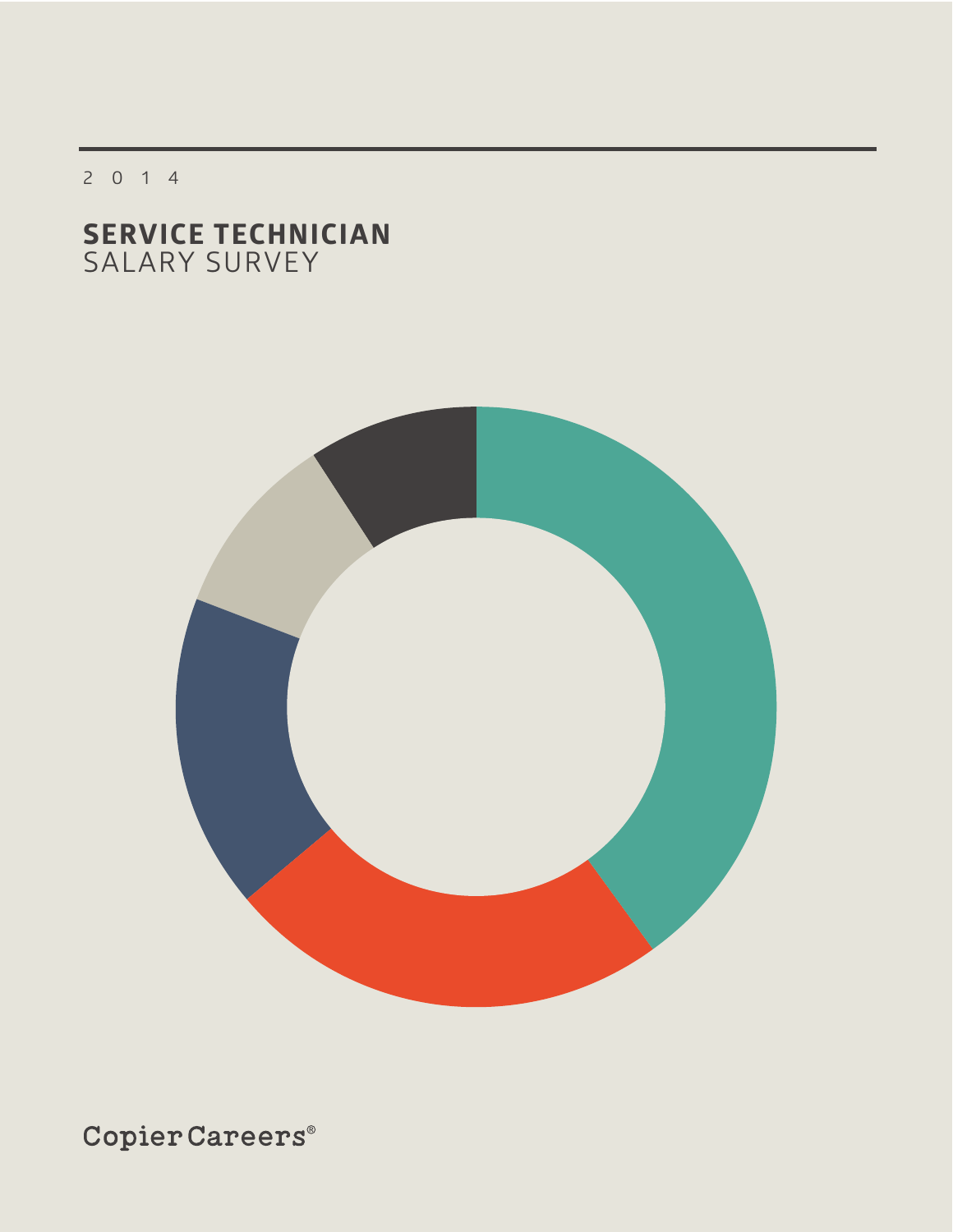# **Over the past several years, we've witnessed a dramatic shift in the skills copier service technicians need to be competitive.**

**As recently as 2011, networking and IT skills were still the exclusive domain of a small group of specialists; today they're a core component of basic professional competence. The hybrid technician—a term we coined in 2012 to describe the new breed of professionals who were combining IT skills with traditional break /fix abilities—has rapidly become the standard as managed services have emerged as major revenue producers. But although these changes have accelerated over the past year or two, they are really just the latest step in the copier channel's ongoing evolution.**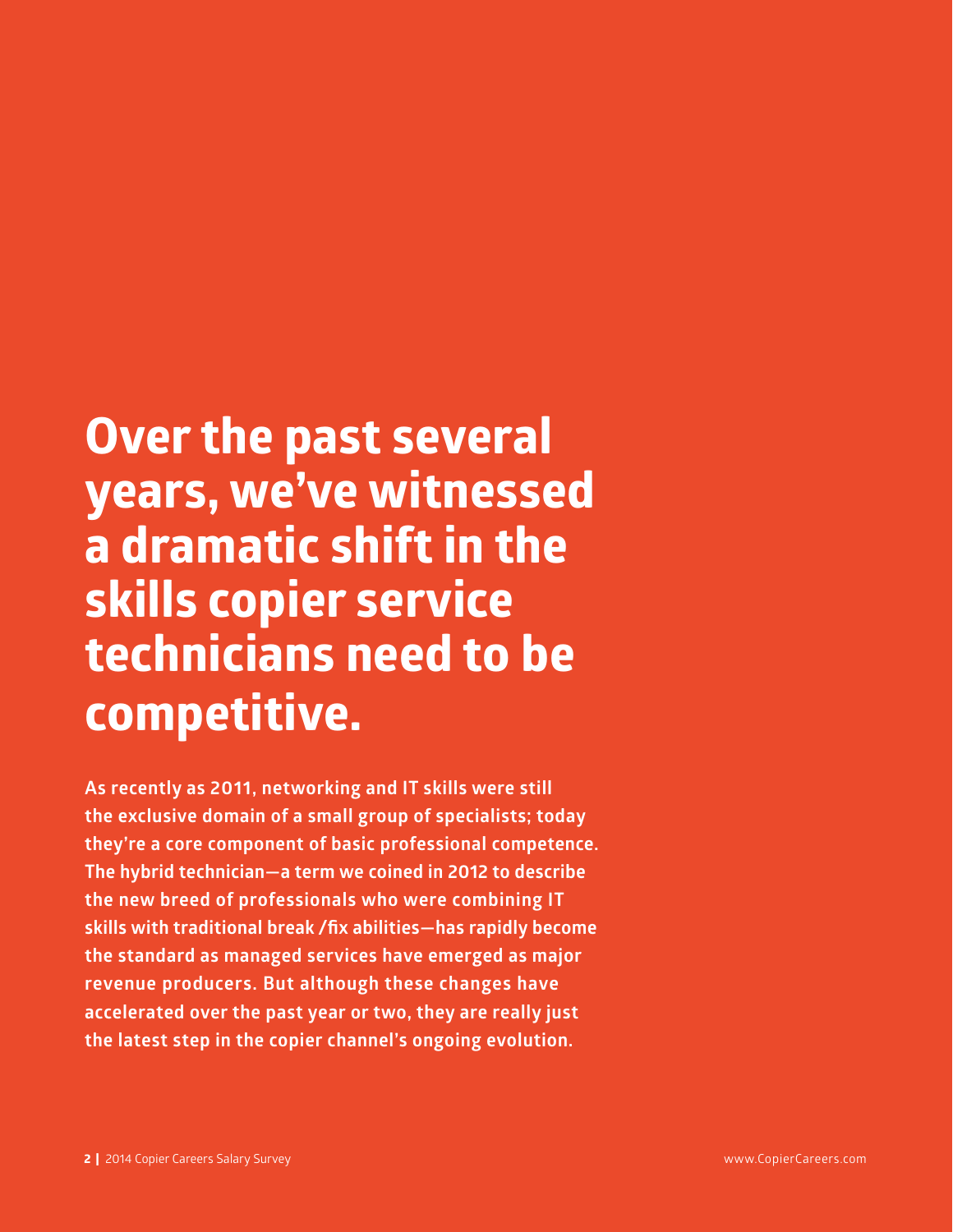

*"One of the most interesting things about this business* is how narrowly it began, and how broad it has become," says Paul Schwartz, president of Copier Careers, a recruiting firm that has worked within the copier channel for nearly 30 years. "A lot of our clients have roots that go back to typewriters. From there they went on to sell copy machines, which have gradually increased in sophistication to the point that the term 'copier' is almost laughably inadequate; today's copier is a conduit for delivering an absolutely enormous range of business solutions. The evolution of this business, and of the professionals working in it, seems to accelerate with each passing year. We've said this many times before, but it has never been more true: now is a really exciting time to be working in the copier channel."

For the past 12 years, Copier Careers has conducted annual salary surveys of service technicians, service & operations managers, sales reps, and sales managers working in the copier channel. Our surveys provide yearby-year snapshots of how well copier channel employees are compensated, how happy they are in their careers, and how well their employers are meeting their needs and satisfying their interests. This year's surveys reveal some fascinating trends.

The 2014 Service Technician Salary reflects the responses of 4,266 copier channel professionals—a new record. The survey was conducted online between March 1, 2013 and March 1, 2014 at CopierCareers.com. The respondents are 80 percent male and they work for copier channel employers of all types, including single-location independent dealerships (39%), multi-location regional dealers (24%), national sales & service organizations (9%), OEMs (17%), 3rd-party service organizations (1%),

and IT/Managed Network Services (MNS) providers (10%). That final designation—IT and MNS providers—is a new category we added in 2013. In one year's time, the number of respondents who say they work for an IT or MNS provider has doubled, from 5 percent in 2013 to 10 percent today.

The average age of a copier technician has fallen in recent surveys, from 36.9 years in 2010 to 35.2 years today. It's a small decrease, but we believe it may indicate that greater numbers of young people are currently choosing to enter this industry. Another observation: among the copier technicians who took our survey, 73 percent say they expect to change jobs at some point, compared with only 33 percent in 2010. Again, these numbers may signal the beginning of a demographic shift among copier service technicians, though they are also undoubtedly being influenced by the ample employment opportunities now available. As the economy has improved and the number of devices in the field has increased, the need for hybrid technicians has grown substantially.

#### **COMPENSATION**

The average salary for a copier service technician grew by more than a thousand dollars since last year, from \$42,031 to \$43,133, an increase of 2.6 percent. This increase is comparable to previous year-over-year increases, which have generally been just enough to keep pace with the cost of living. Adjusted for inflation, technician salaries have remained very stable across the 12-year history of our salary survey.

Although real wages haven't changed much since the early 2000s, two forms of non-cash compensation have increased substantially: reimbursements for certifications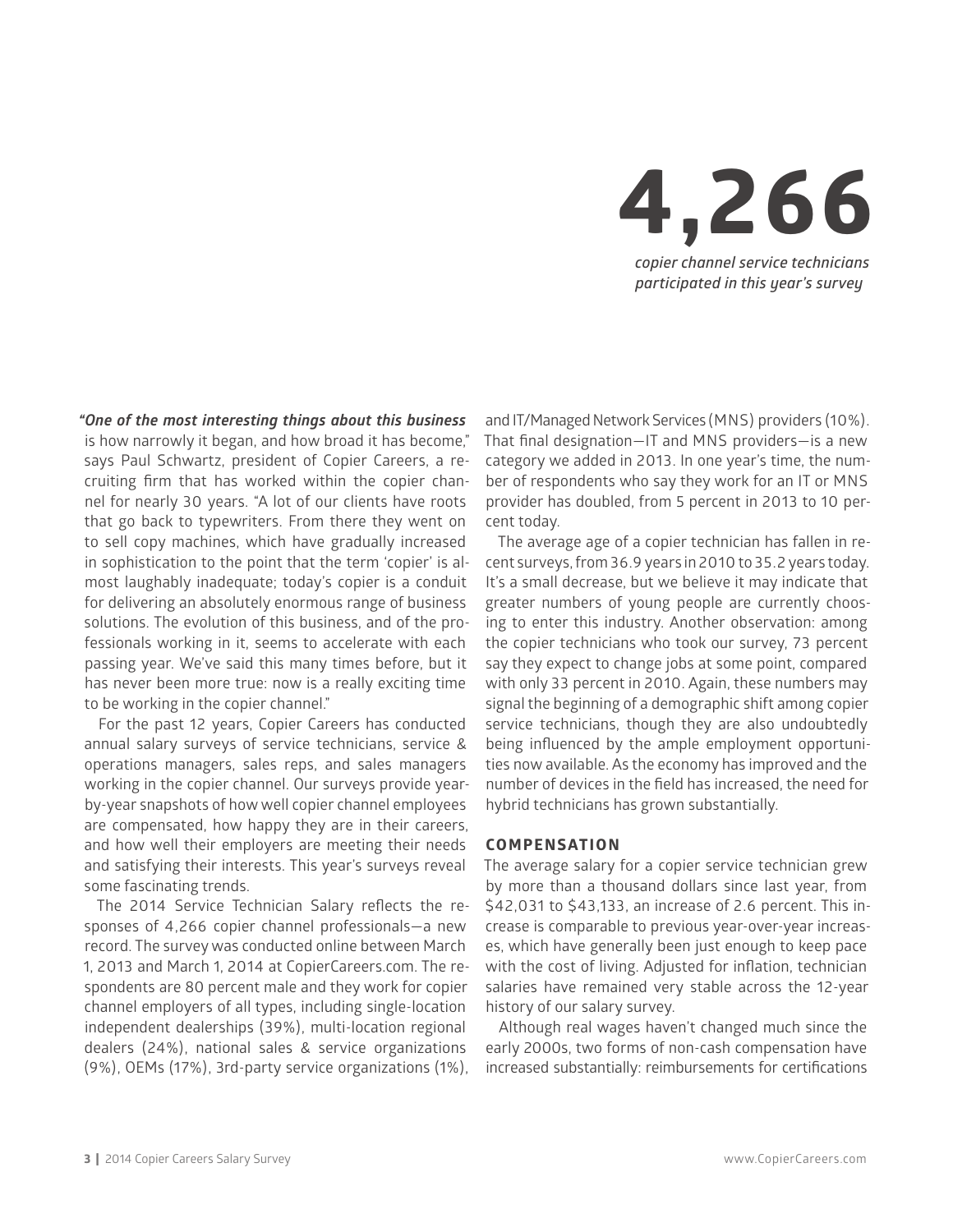**73%**

*of copier technicians expect to change jobs at some point in the future*

and employer-sponsored education and training. A decade ago, only 65 percent of technicians reported being reimbursed for certifications and only 39 percent received employer-paid education or training. Today, these figures have jumped to 97 percent and 81 percent, respectively. Employers have clearly found continuing education for technical staff to be a business necessity. This is not surprising given the pace of technological change and the shift many dealerships have made toward solutions-based business models. Offering educational opportunities is also proving to be a reliable way for copier channel employers to retain their current staff.

"Offering training is a great way for dealerships to be competitive in attracting and retaining staff," says Jessica Crowley, Director of Recruiting for Copier Careers. "Moving to a dealership that can't or won't offer ongoing training is not in a technician's best interest, because the longer a person stays at a place like that, the more outof-date their certificates will become and the more difficult it will be to keep their skills fresh. For the new breed of copier technician, working with cutting-edge technology has become a major priority."

#### **TO TRAIN OR TO RECRUIT?**

In last year's salary survey, we reported a major shortage of qualified hybrid technicians. Today, the situation remains unchanged. There are still many more open positions than there are hybrid technicians to fill them, a consequence of what Schwartz calls "the perfect storm" of the Great Recession and the industry's rapid shift to a managed services business model.

"After the crash in '08, many dealerships failed to replenish their technician pools. Instead of hiring, they "A service environment that embraces new technology",

stretched their existing resources as far as they could, which meant that for a period of three or five years, there were very few new technicians getting hired into the industry. At the same time, all of these new solutions started coming along and selling really well. Before the industry realized what was happening, the number of devices out in the field had far outpaced the amount of technicians available to service them."

Now that the economy has recovered and the industry is growing, many dealerships would love to hire but are finding it challenging to do so. There are simply not enough technicians to go around. The age-old question of whether it's better to recruit or to train is barely worth asking anymore. To even begin addressing these growing staffing gaps, dealers must aggressively pursue both tactics.

"If I were a dealer, I'd be doing both recruiting and training," says Schwartz. "I'd be out recruiting the best talent I could find, and at the same time I'd be working hard to bring people up internally, either by having a certified trainer on board or by sending new hires off to school. Even though we recruit for a living, we tell all of our clients that they need to be training their own people, too. It's the only way to deal with this shortage."

#### **Satisfaction**

Between the increased knowledge required of techs today and the shortage of skilled staff, we might have expected salaries to rise more than 2.6 percent over the past year. However, in a recent Copier Careers newsletter poll, only 7 percent of 2,600 respondents said a higher salary is a key factor in recruiting hybrid techs. In fact, "Higher salary" came in dead last, behind "More training",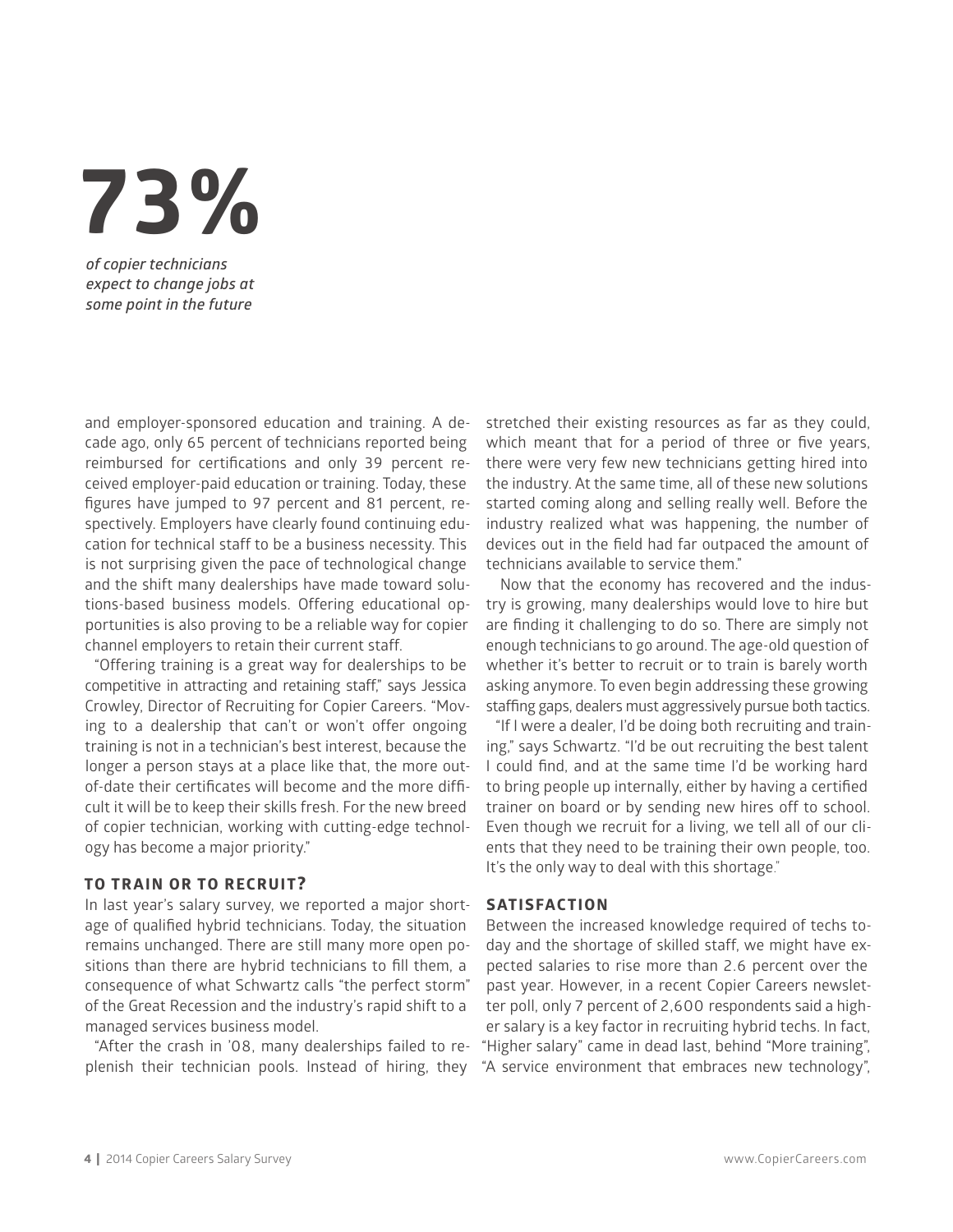"More responsibility", and "A better work/life balance". Some of our readers were surprised by the results. "If you want a really good tech who knows how to network, you have to pay him more than a standard tech," wrote one commentator. "I was shocked at how few people thought a higher salary was a main motivator," wrote another.

But while salaries haven't budged much, one thing that has increased is job satisfaction. Compared to a year ago, 4 percent more technicians say they're satisfied with their jobs, and 12 percent more say they're not currently looking for a new job. We chalk these increases up to the satisfaction inherent in a challenge and the natural reluctance to walk away when you've got a good thing going.

"Based on the observations of our recruiting team, IT and networking have a lot to do with why techs are becoming happier in their jobs," says Crowley. "They're learning new skills and expanding their existing knowledge in new directions as they work with emerging technologies. The career has become much more challenging over the past couple of years, which is really great from a job satisfaction standpoint. The flip side is that it has gotten more challenging for employers to recruit technicians. When people are happy where they are, it takes more than money to convince them to make a change."

#### **A CANDIDATE'S MARKET**

Right now, it's undeniably a candidate's market. Technicians with the right mix of IT/networking and break/fix skills hold the upper hand, and they'll likely continue to do so for several years to come—the current technician shortage will not be easing any time soon. While this is a great situation for qualified candidates, it poses a challenge for employers. Our advice for employers is to do everything they can to stay ahead of their employment needs by proactively recruiting on an ongoing basis. The best strategy is to hire when talent becomes available.

"In this market, we think the most important thing is to be proactive," explains Schwartz. "You know there's a shortage of people. You know there's a shortage of training. So, if you happen to run across a really talented person, even if you don't have an immediate hiring need it's probably in your best mid- to long-term interest to bring that person on. Positions that used to take weeks to fill now take months. In an environment like this, the key to avoiding problems is to think ahead and embrace opporunities whenever they come along."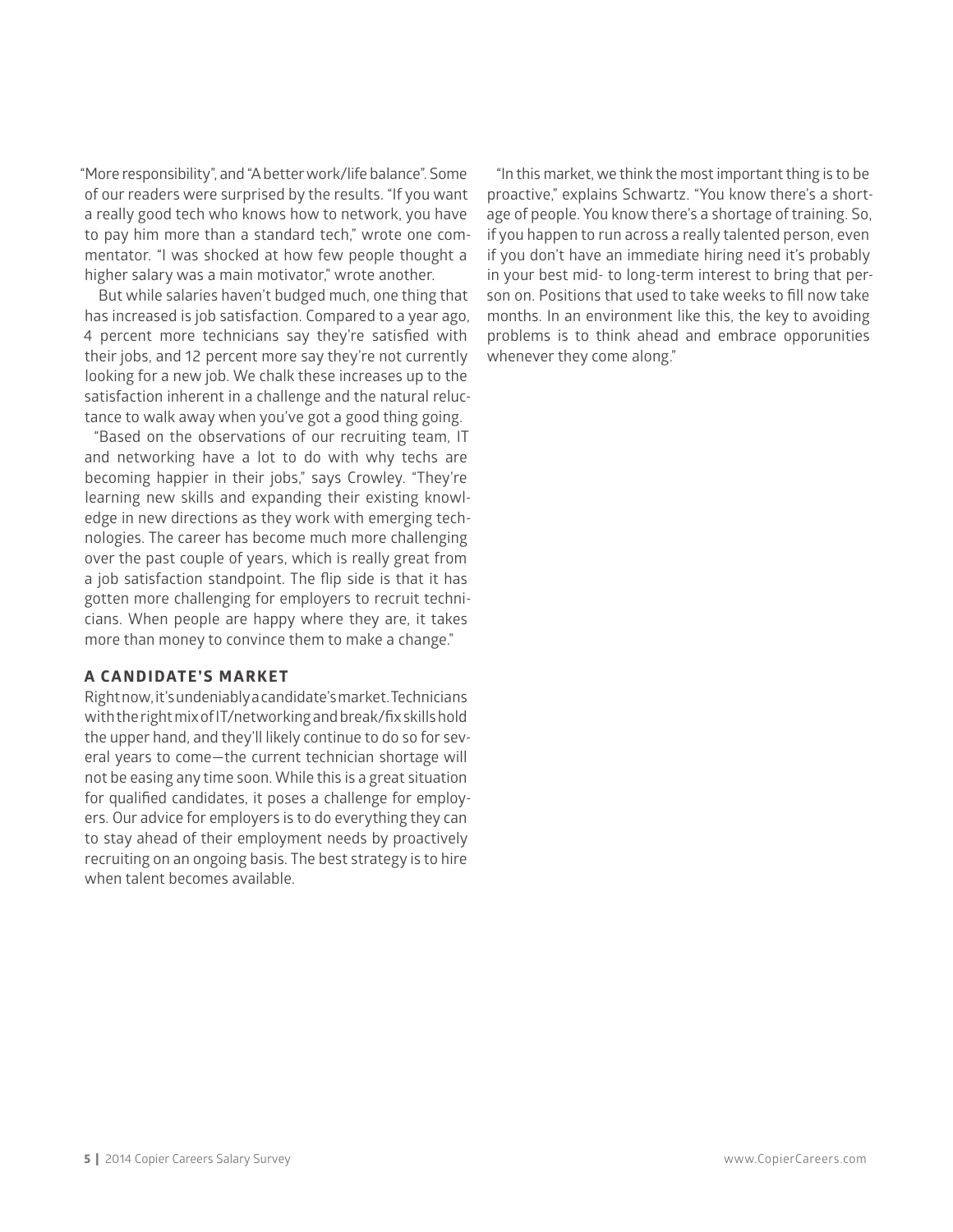# **Demographics**

*Of the 4,266 copier technicians who participated in this year's survey, 80 percent are male and 20 percent have supervisory responsibilities of some kind. The average tech is 35 years old and has spent around eight years working in the copier channel.*







**Average Hours worked per week**

| 2004 | 50 |  |
|------|----|--|
| 2006 | 51 |  |
| 2008 | 51 |  |
| 2010 | 52 |  |
| 2012 | 52 |  |
| 2014 | 50 |  |

#### **Average years at current company**

| 2004 | 5.5 |
|------|-----|
| 2006 | 5.8 |
| 2008 | 5.1 |
| 2010 | 5.8 |
| 2012 | 6.0 |
| 2014 | 6.5 |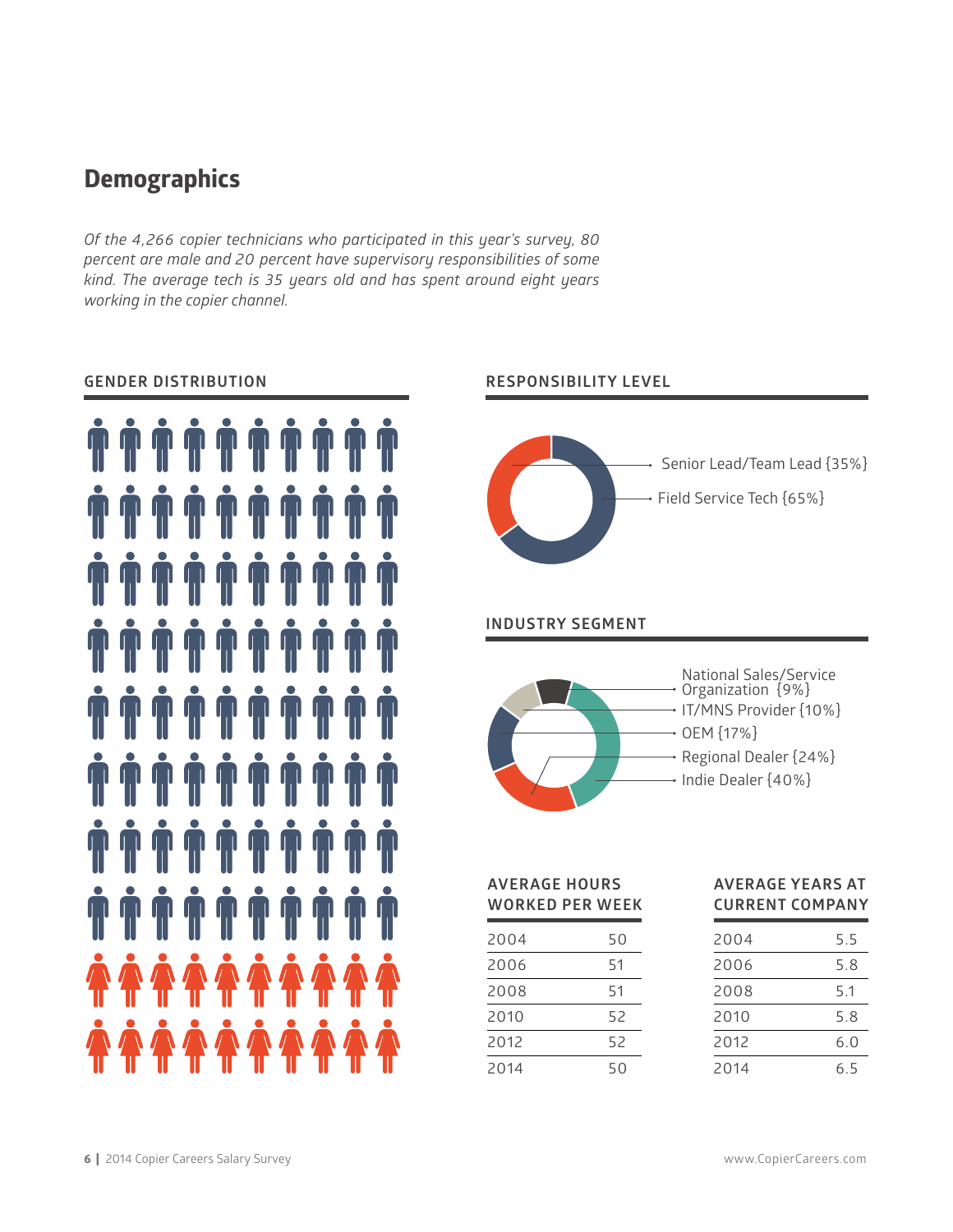# **Compensation**

*Compensation for copier channel techs increased by 2.6 percent over the past year, from \$42,031 to \$43,133. The percentage of technicians who are compensated for certification or education and training has increased steadily over the past decade.*



## **Average salary, 2002–2014**

### **Satisfaction WITH COMPENSATION**

| Dissatisfied | Neutral | Satisfied | Very Satisfied |
|--------------|---------|-----------|----------------|
| ${17\%}$     | $26\%$  | ${35%}$   | ${22\%}$       |